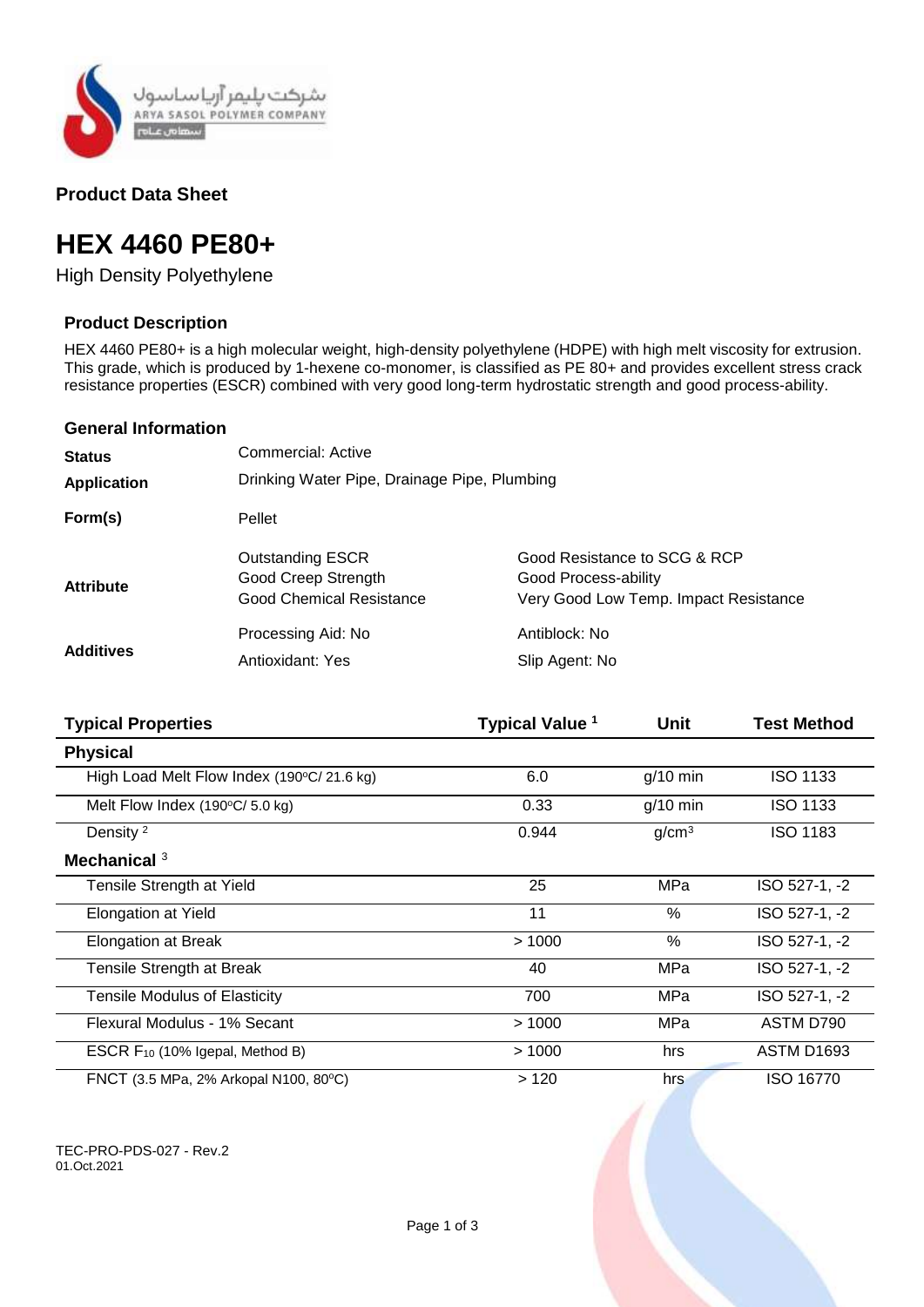

### **Conformance Testing** <sup>4</sup>

| Minimum Required Strength (MRS)                            | > 8.0 | MPa               | <b>ISO 9080</b>  |  |  |
|------------------------------------------------------------|-------|-------------------|------------------|--|--|
| Hydrostatic Pressure Test (9.0 MPa @ 20°C)                 | >100  | hrs               | <b>ISO 1167</b>  |  |  |
| Hydrostatic Pressure Test (4.6 MPa @ 80°C)                 | >165  | hrs               | <b>ISO 1167</b>  |  |  |
| Hydrostatic Pressure Test (4.0 MPa @ 80°C)                 | >1000 | hrs               | <b>ISO 1167</b>  |  |  |
| Resistance to Slow Crack Growth (4.0 MPa @ 80°C)           | > 500 | hrs               | <b>ISO 13479</b> |  |  |
| Resistance to Rapid Crack Propagation (6 bar @ 0°C)        | >10.0 | mm                | <b>ISO 13477</b> |  |  |
| <b>Impact</b>                                              |       |                   |                  |  |  |
| Tensile Impact Strength (Notched, Type 1, Method A, -30°C) | 167   | kJ/m <sup>2</sup> | <b>ISO 8256</b>  |  |  |
| Izod Impact Strength (Notched, Method A, 23°C)             | 26    | kJ/m <sup>2</sup> | <b>ISO 180</b>   |  |  |
| <b>Thermal</b>                                             |       |                   |                  |  |  |
| <b>Melting Temperature</b>                                 | 129   | $\rm ^{o}C$       | <b>ISO 3146</b>  |  |  |
| Oxidation Induction Time (200°C)                           | > 30  | min               | ISO 11357        |  |  |
| Vicat Softening Temperature (Method A/ 10N)                | 126   | $\rm ^{o}C$       | <b>ISO 306</b>   |  |  |
| Deflection Temperature Under Load (0.45 MPa)               | 68    | $\rm ^{o}C$       | <b>ISO 75</b>    |  |  |
| Deflection Temperature Under Load (1.8 MPa)                | 50    | $\rm ^{o}C$       | <b>ISO 75</b>    |  |  |
| Recommended Process Conditions <sup>5</sup>                |       |                   |                  |  |  |
|                                                            |       |                   |                  |  |  |

| <b>Processing Method</b>                | Pipe Extrusion               |
|-----------------------------------------|------------------------------|
| Extruder Barrel Temperature: 200-230 °C | Melt Temperature: 205-240 °C |

1. Typical values: these are not to be construed as specifications.

2. The density parameter was determined on compression-molded specimens, which were prepared in accordance with procedure C of ASTM D4703, Annex A1.

3. Properties are based on compression-molded specimens, which were prepared in accordance with procedure B of ASTM D4703, Annex A1, using 100% HEX 4460 PE80+ resin.

4. Values were obtained on 110mm, SDR11 pipe made with 100% HEX 4460 PE80+.

5. Please note that, these processing conditions are recommended by manufacturer only for 100% HEX 4460 PE80+ resin (not in the case of blending with any other compatible material), therefore because of the many particular factors which are outside our current knowledge and control and may affect the use of product, no warranty is given for the foregoing data. Moreover, the specific recommendations for resin type and processing conditions can only be made when the end use, required properties and fabrication equipment are known.

# **Further Information**

## **Health and Safety**

The resin is manufactured to the highest standards, but special requirements apply to certain applications such as food end-use contact and direct medical use. Specific information on regulatory compliance can be requested via customer.

Molten polymer may be degraded if it is exposed to air during any of the processing and off-line operations. The products of degradation may have an unpleasant odor. In higher concentrations they may cause irritation of the mucus membranes. Fabrication areas should be ventilated to carry away fumes or vapors. Legislation on the control of emissions and pollution prevention should be observed. Workers should be protected from the possibility of skin or eye contact with molten polymer.